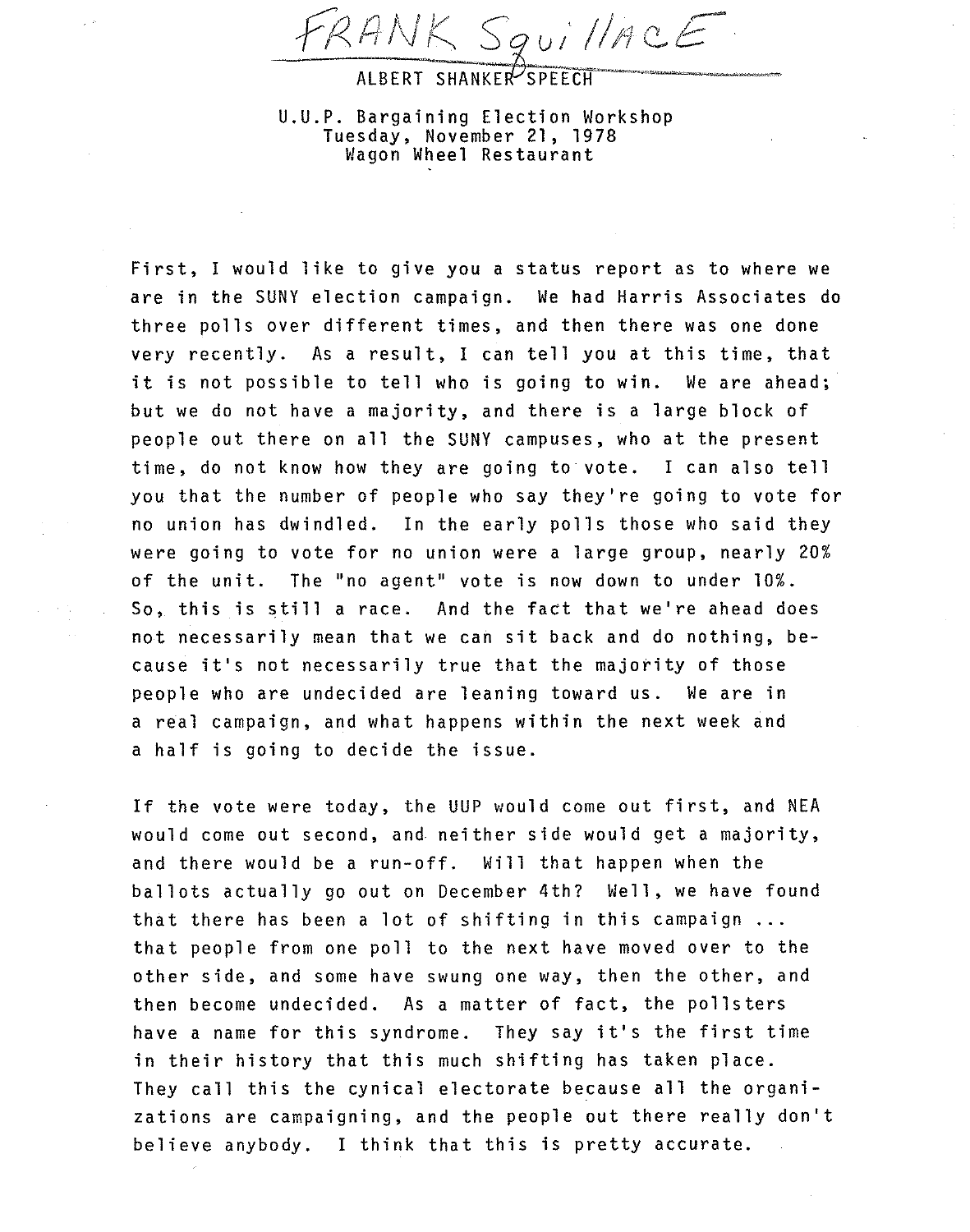Everybody out there is a little suspicious. They are hurt and disappointed, and they are very critical.

Having said that, I want to give my picture of the approach I would take if I were campaigning from door to door. It is an approach which is not just a public relations line; but rather, an approach which is an honest description of what has happened within SUNY and what decisions need to be made in the future and the basis for these decisions. In the first place, we had collective bargaining in SUNY now for about ten years. And we should remember that the first organization that represented SUNY was not affiliated with the AFT, but with the NEA, and it had very few members. It started with 100 members and after a number of years it managed to organize about 1100. So it was a very weak organization. It had very little money, the dues structure was low, it had practically no staff and the Governor and the State Legislature knew that it did not amount to very much. So what happened when that organization went to the bargaining table was that: 1) they did not get much money, and 2) they had to accept some things they didn't want.

The retrenchment clause which is so unpopular was not negotiated by UUP. It was negotiated by a predecessor organization affiliated with NEA. Go back and take a look at it. By the way, I don't blame them for it. They had no strength, and there is little choice when you represent 16,000 people and only 200 pay dues. The Governor says, "Why do I have to give you a nickel, when none of your own people are supporting your organization?" He's in a pretty powerful position.

It was also at that time that increments were lost. Go back and take a look at it. That's history, it's there, pull out the contract, take a look at it. UUP's predecessor was an NEA affiliate when the retrenchment clause and the loss of increment came about. Does that show that the NEA is an evil organization? It does not. I think they are, but these facts have nothing to do with it. All it really shows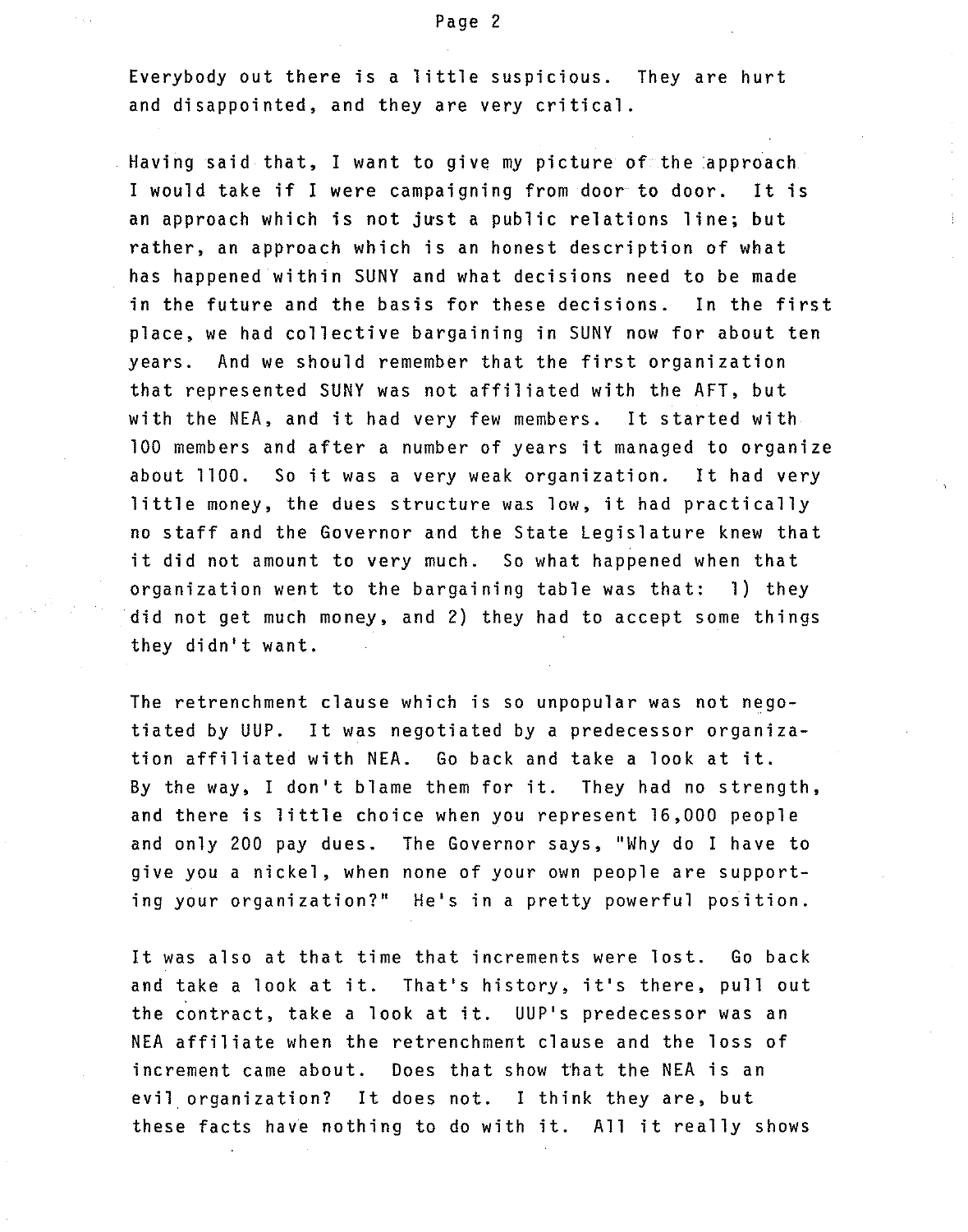is that there is no magic to the NEA, and that if you have a weak organization, your employer will take advantage of you. A few years later, the NEA and the AFT merged in this state and the UUP began at that point. You then had the double strength of being affiliated with two national organizations, and you still didn't do very well. Why?

Well now you had 1500 members, then 2000 members, then 2500 members and finally after a lot of hard work and organizing efforts, there were still only 4000 members who had voluntarily joined the union.' Even then, you must remember that the UUP was the bargaining agent for 16,000 people, and after eight or nine years of being represented by the organization, only one out of every four citizens decide to pay taxes. That's what it amounts to. All right, so last year along came the agency fee and I want to tell you how the agency fee came about.

First, you should know that the agency fee was not proposed by NYSUT, for the simple reason that it had 98% of all the teachers in its organization as voluntary members.' Therefore, all that we could benefit by an agency fee was to pick up another 2% of the teachers. There were two organizations of public employees in this state that badly wanted an agency fee because they had large potential for picking up thousands and thousands of people. One of them was the Civil Service Employees Association. The CSEA stood to pick up 150,000 fee payers, people who are not paying dues but who were represented by them; so they were pushing for it. The other organization pressing for agency fee legislation was the' American Federation of State, County, and Municipal employees which would pick up 120,000 fee payers.

That's how UUP got the agency fee. UUP didn't get the fee because it or NYSUT wanted it or initiated such a request. It was simply the tail end of someone else's program. Now, what was the result of agency fee? The result was that UUP for the first time had a large budget. It became important to the state organization because NYSUT all of a sudden saw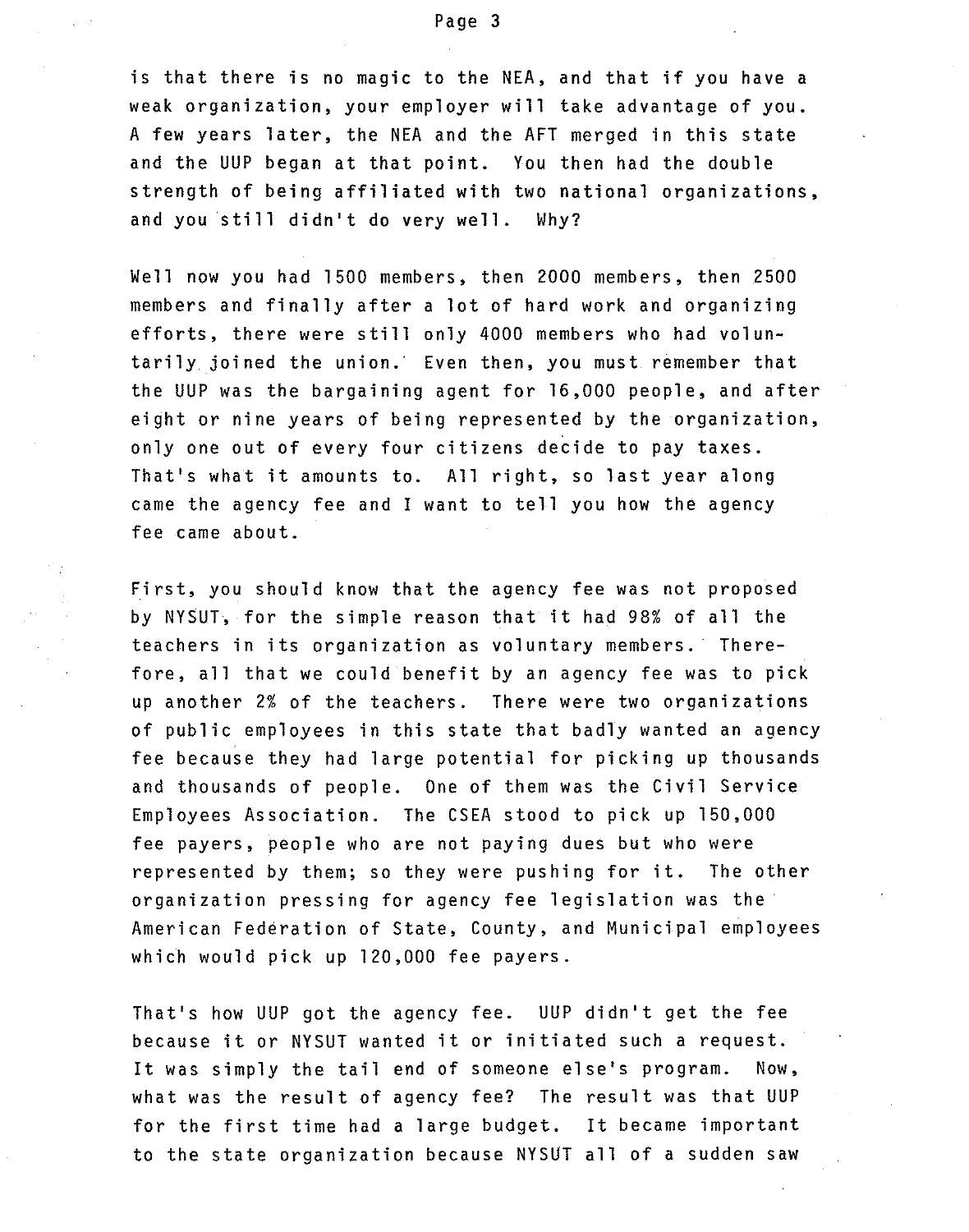that .it was not merely 4,000 people but 16,000 strong. It meant that the representation of the State University on the NYSUT Board was increased. It became much more important to the American Federation of Teachers because the AFT said, "My God, we just picked up 12,000 members." You know what that is? That's Detroit, Philadelphia, it's four San Franciscos. That's now a substantial contribution to the organization. After ten years of getting very little at·the bargaining table, all of a sudden during the last few months, things have changed. What changes? Well, take a look at the salary increases -- 8 +1%. You may not think that's great, but let's take a look at what everybody else got. What did all the New York City unions settle for this year. All the tough people, the tough guys like Shanker, Gotbaum, DeLury, the sanitation workers, the transport workers, the policemen, the firemen - what did all those people settle for? They settled for twoyear contracts with 4% the first year and 4% the second year. That's what they settled for. The national average settlement in higher education this year was 5.6%. I can give you a long list of private, public, elementary, industry, which were less. The SUNY staff got 8% plus 1%. Aside from the coal miners who did better as a result of a long strike, I would say that this 8% plus 1% was probably the best salary increase of any group of this. size anywhere in the United States, private or public sector, without the loss of days during a strike.

Now, how did this happen? Did the negotiating committee all of a sudden become very good negotiators? No, the negotiators weren't any better this year than they were last year. Did the other side all of a sudden develop poor reason? Did they develop new committments to higher education? Nonsense. There are two things that happened. First of all, you no longer have only 4,000 people. They are now counting on you as 16,000 -- not 16,000 members, but 16,000 in terms of possible treasury, contributions, in terms of mailing lists; and they knew that NYSUT was now counting on you not as a little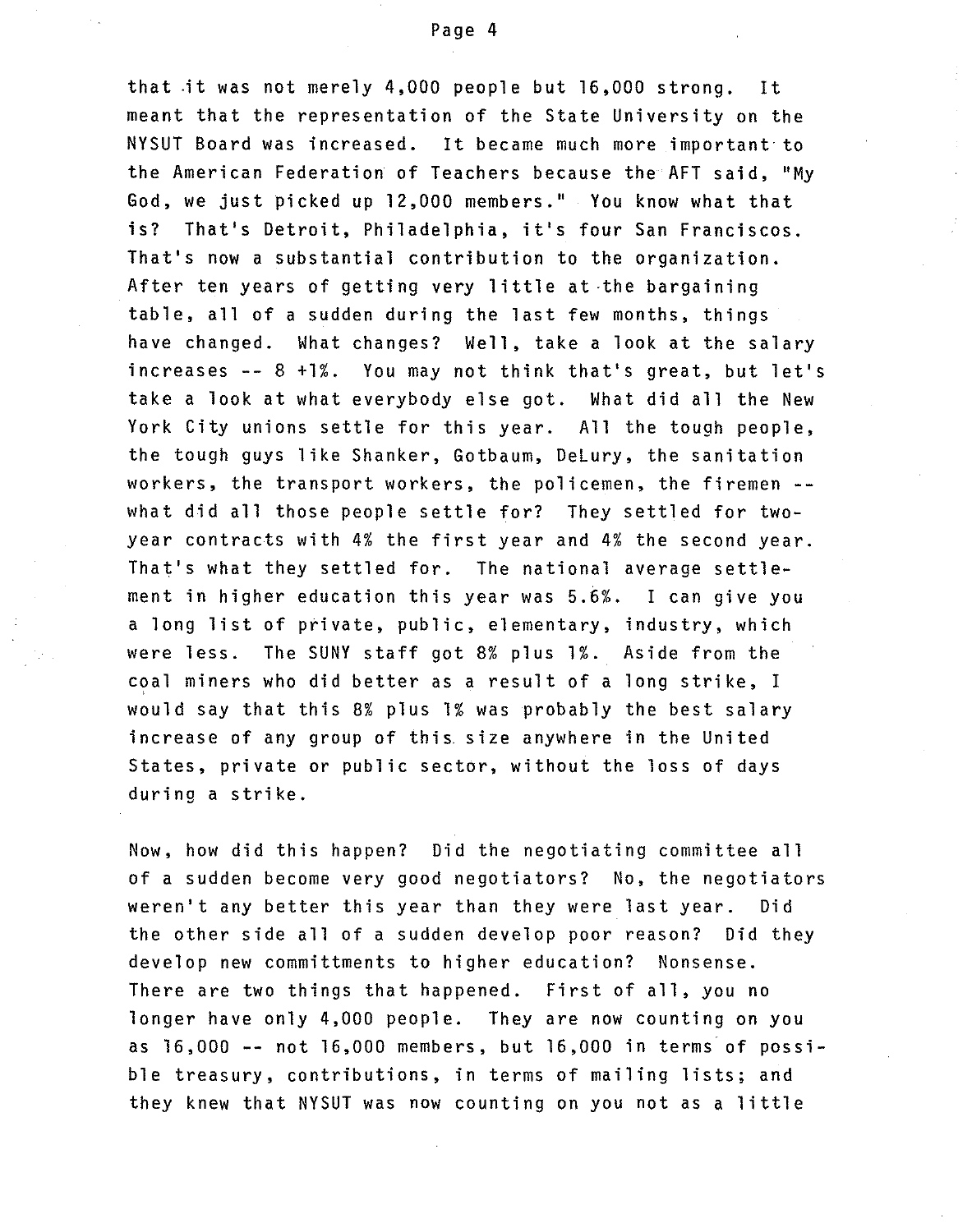local, or a small group of people, because you became second in size to the New York City local of 60,000 people. The second largest AFT local in the state of New York is the UUP. So what happened. Everybody zeroed in on the Governor and the Legislature, and they said, "Now look, this is no longer the little stepchild. This is a very substantial group, and you have to do something for them." That's how that 8 + 1% came about. And what happened soon after that? Well, as you know, the Governor had previously vetoed the TIAA-CREF bill. I think he had vetoed it twice before. He also vetoed it once this year, and then it was re-passed and went back to his desk. It was a crazy series of events that happened. As a matter of fact, it has never happened before in legislative history. It's actually something that's been vetoed and sent back to the committee and back to the Governor and ended up being signed. So, you see, within four months, the staff at the State University has received two major benefits -- a salary increase which is a top guideline for the rest of the country, and a pension benefit at a time when all of the politicians are saying that these costly items should be cut back as too expensive for the tax payers to bear.

How did that happen? Again, I'm saying that for about ten years we had a weak organization. Why was it weak? It was weak because there were no members, and there was no money, no one was paying any attention to you. The NEA can't do anything for you. The AFT couldn't do anything for you because you weren't doing anything for yourselves. Finally, it happened because 16,000 people are paying the agency fee. And you know, from last June to this month you got more money and more benefits than in all the previous years. If I were in your shoes, I would say, all right, for eight or nine years we were ineffective. And we were ineffective because we weren't together. Now, we finally have something going and there are signs that by having pulled ourselves together, it works. Look'what's happened. We got a number of things in the plus column.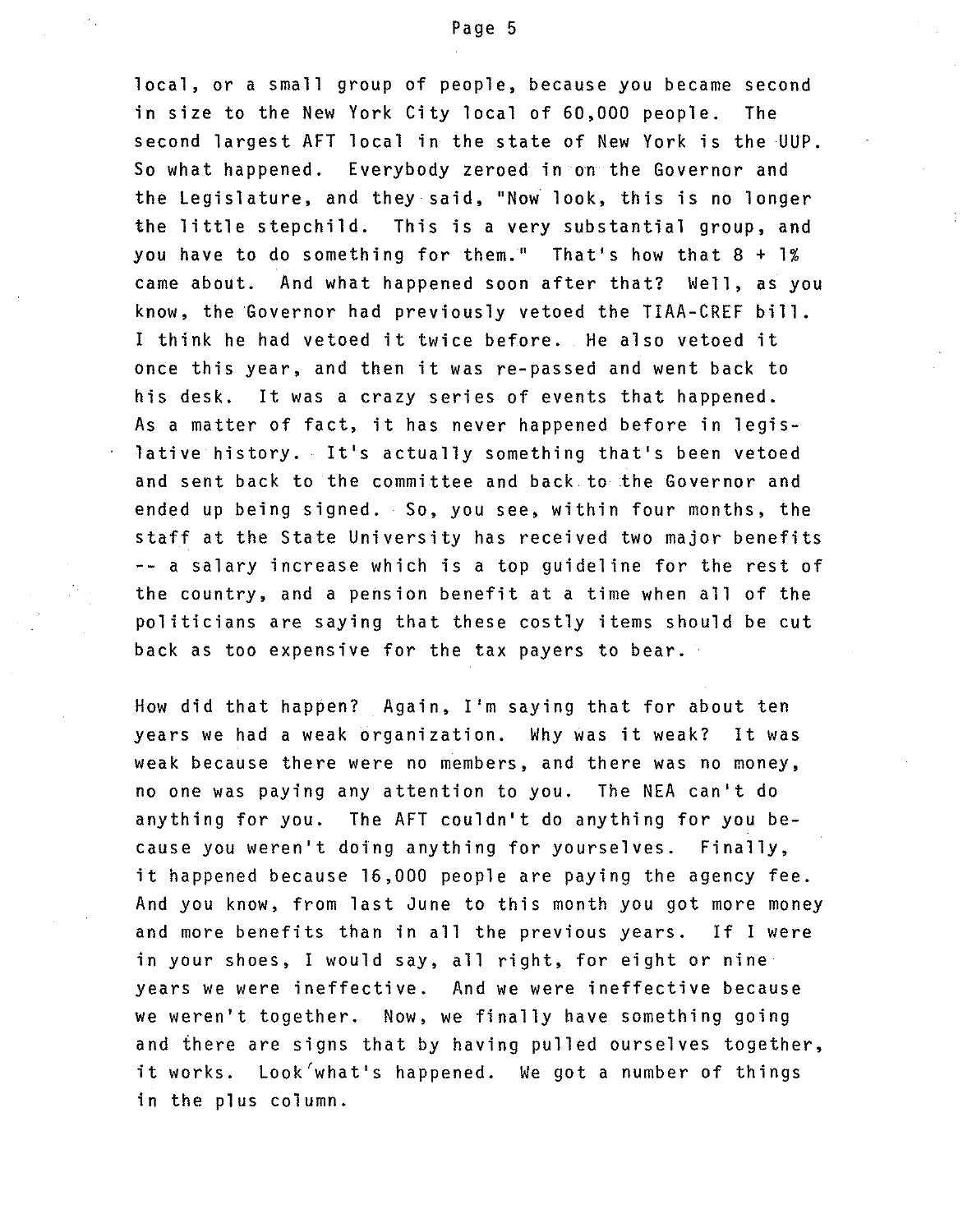So what's going on now. Well we have a campaign, and we need to look at what happens if we lose. That's possible! We could lose. If we lose, you've got an organization that will be starting right where we started ten years ago. They will have no members, and some of their literature says they will not accept the agency fee until a majority of the members have signed up voluntarily. If they're going to wait until they sign up seven or eight thousand members voluntarily, they might wait another ten years before they have any organization. But then let's talk about something. Just who determines what comes into this University? It's the Governor or the Legislature. Now, we just had an election. We supported Carey, and the other side not only supported Duryea, but had very vicious anti-Carey literature. If Duryea had won, we hadn't said anything negative about him. We knew we had to deal with him if he got elected. And apparently, the NEA, because they hopped on the bandwagon when Duryea was twenty points ahead, figured he was the Governor already, and they wrote God-awful junk about Carey. Well, I want you to ask yourselves something. If you were Governor, and you had come from twenty points behind in order to win, and you sawall the literature that this organization (NYEA) had put out urging people to vote against you, and saying all kinds of vicious things about you -- how would you react. If NYEA became the bargaining agent, they would have to request contract funding from the Governor at a time when taxes are being slashed and budgets balanced. Is there any question as to what would happen? There is no doubt at all! There's not one other issue. You ought to go to every single faculty member and say, "Now look, it's the Governor and the Governor's appointees in the Office of Employee Relations whom we're about to sit down and negotiate with." There's one group which supported the Governor when he was way behind. Maybe he'll remember, maybe he won't. I'm not standing here and saying that the Governor is going to deliver. I don't know that. He doesn't always deliver to his friends. But I know what he does for his enemies. He's a very thin-skinned guy, who, when someone takes him on like that, could have some really bad problems. Now, that's one issue. We're going to start allover again.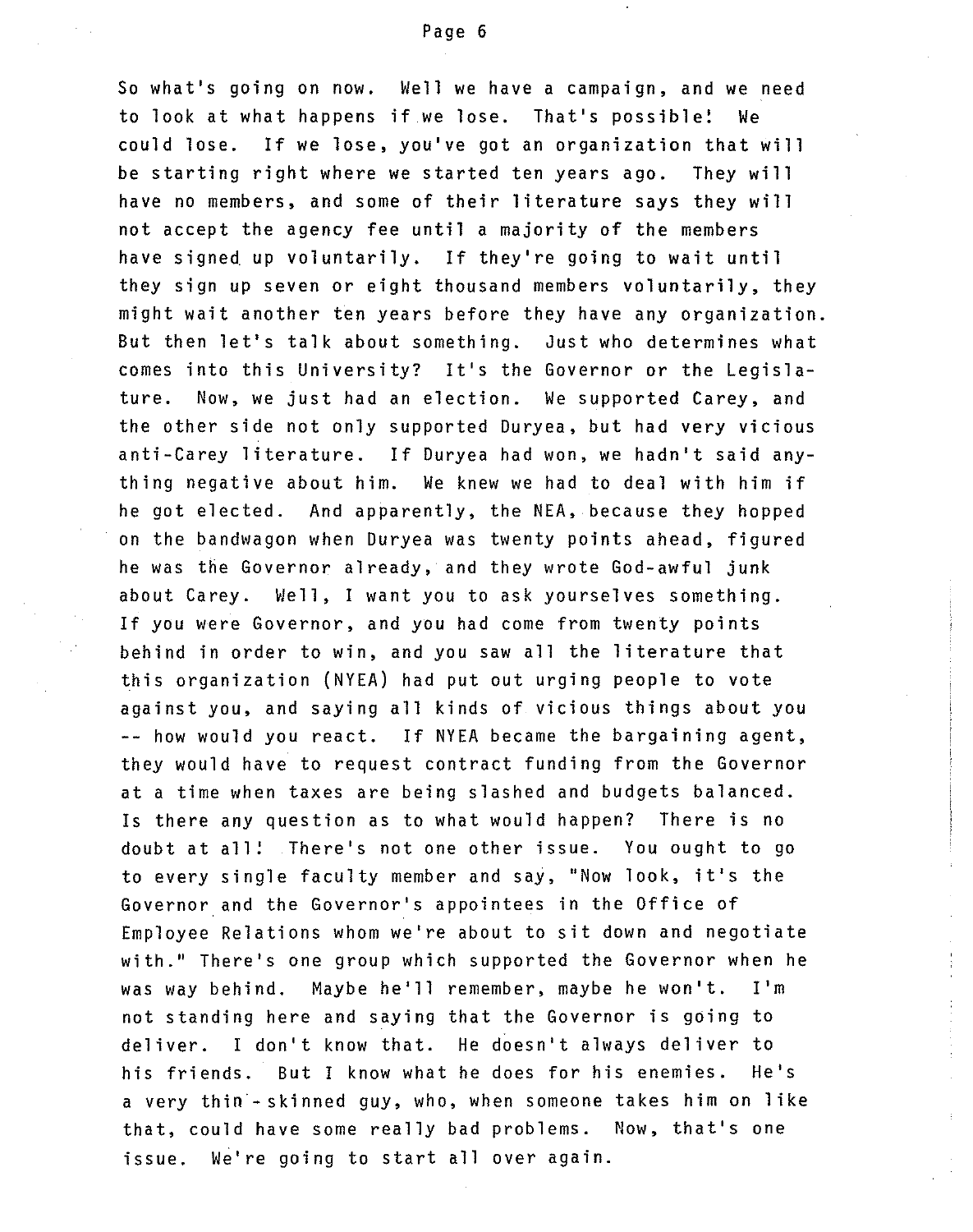Now what about the other issues? For example, should dues be higher or lower, should you have a different governing structure, should you elect a president by popular vote, or should each campus have more of a say in the union? You do not know at the present time what the NEA structure is going to be, because there isn't any. They have no dues, they have no members. All they have is some supporters. They have a staff, just as we do. There's a big staff from the NEA in here. If they win, they're going to have to build an organization. Who's going to build it? Well, anybody who comes to a meeting and pays his dues will form it. They're going to have to ratify a constitution -- they don't have one yet. They're going to have to elect a president -- they don't have one yet. They're going to have to get an executive board -- they don't have one yet. For all we know, they might wind up with exactly the same people we have, and they might have the same structure. We don't know. The point is that there are some legitimate beefs out there. I don't happen to personally like the structure of UUP because you can't elect the president directly. I think there should be a direct election. I think there should be ways of changing the constitution so that you can have stronger campus input and a certain amount of autonomy or semi-autonomy or decentralization. It's got to be consistent so that it doesn't destroy the ability of the central organization to be tough enough to deal with the Governor and the Legislature. You need that. There's nothing wrong with having a tough organization in Albany and having tough organizations on each campus to deal with the problems that are individual to those campuses. But, there is only one way you're going to do that. You're going to get into whatever  $\beta$ rganization happens to be elected. You're going to fight it out within the organization  $-$ - you're going to go to meetings, you're going to vote out of office people who don't agree with you, you're going to insist on constitutional changes -- that's the only way you're going to do it. It simply isn't realistic to think you can change the organization by throwing out something that's there and putting in something that doesn't exist yet and starting all

\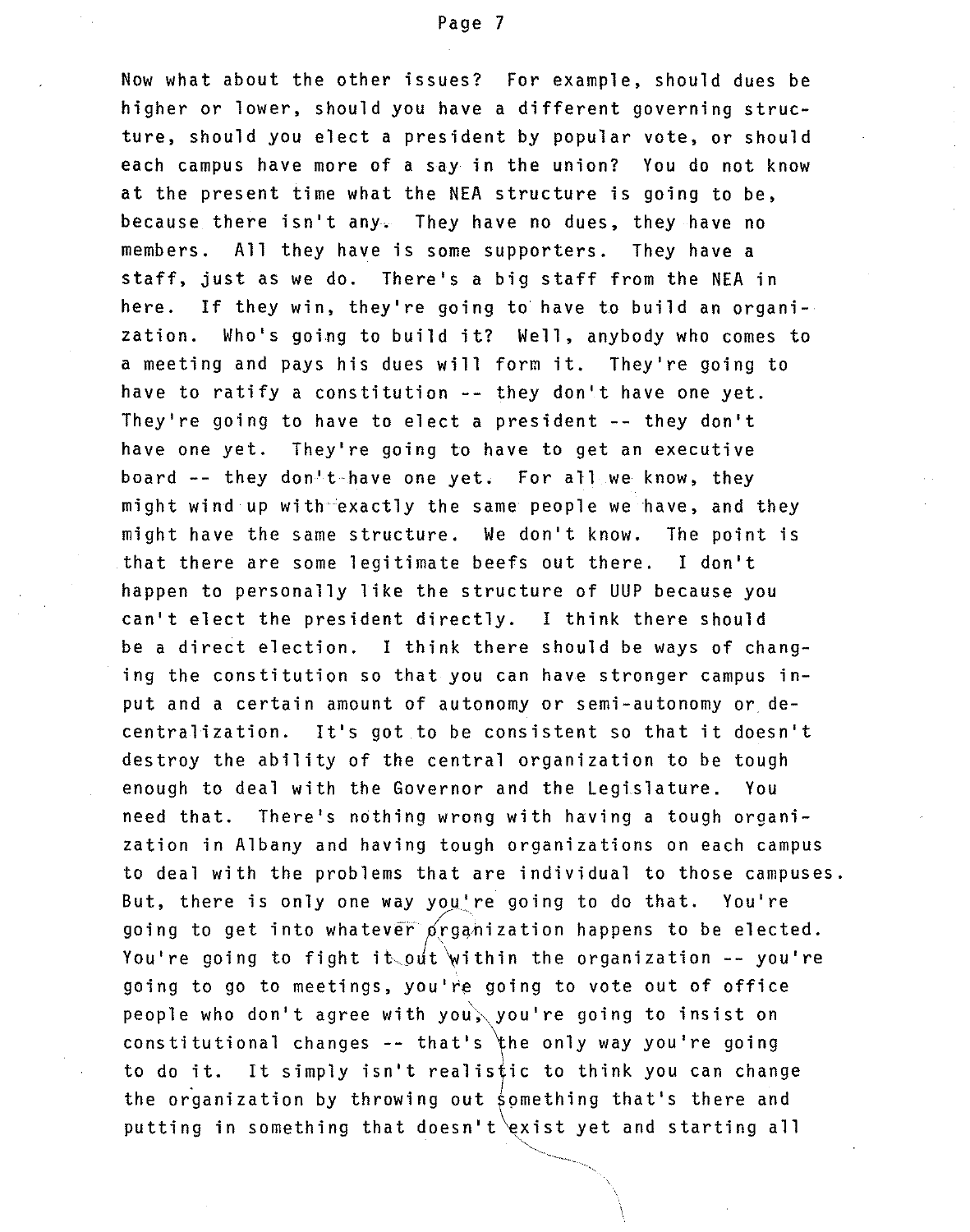## Page 8

over again. You know, I've been thinking this over for some time, and this situation is the closest thing to Charles Lamb's notion that some people want to burn down buildings to make roast pig. We are being asked to burn down the only organization we've got. One that took ten years to build. Ten long years. We have 9,200 people in an organization, a staff, and a structure to deal with the State, the Governor, and the Legislature **--** and yet some people are saying, "I don't like the constitution. I'd like to have lower taxes." And so on. They want to destroy everything and start all over again. It's insane.

There are some very important issues not even being talked about in the campaign. You know, what we're going through now could be a lot of fun. If you don't take politics too seriously, and you watch the debates on television, and listen to the charges and counter-charges, it's all a game. It is a game, except in those situations where there are pretty serious consequences. Now this election is a situation in which the consequences are serious because there are things happening which give you an awful lot of trouble. The State University could be in a lot of trouble, both for the institution and for the members of the staff. Last Sunday my column in the New York Times dealt with a legal case arising in Pennsylvania involving state reappropriation of federal funds. Most of you have probably never heard of it. Briefly, the state of Pennsylvania passed a law in 1976 mandating that no state agency or institution could accept any federal funds unless those funds were reappropriated by the state legislature on a line item basis. What does this law really mean? I'll tell you what it means in Pennsylvania. It means all federally supported science grants, all health grants, medical, mental health, all student assistant programs will have to be approved by the state legislature. Last year, when the students returned to college in Pennsylvania, they didn't know whether they had any federal student assistance and every single campus in Pennsylvania blames the lower enrollment in Pennsylvania on the fact that students did not know whether the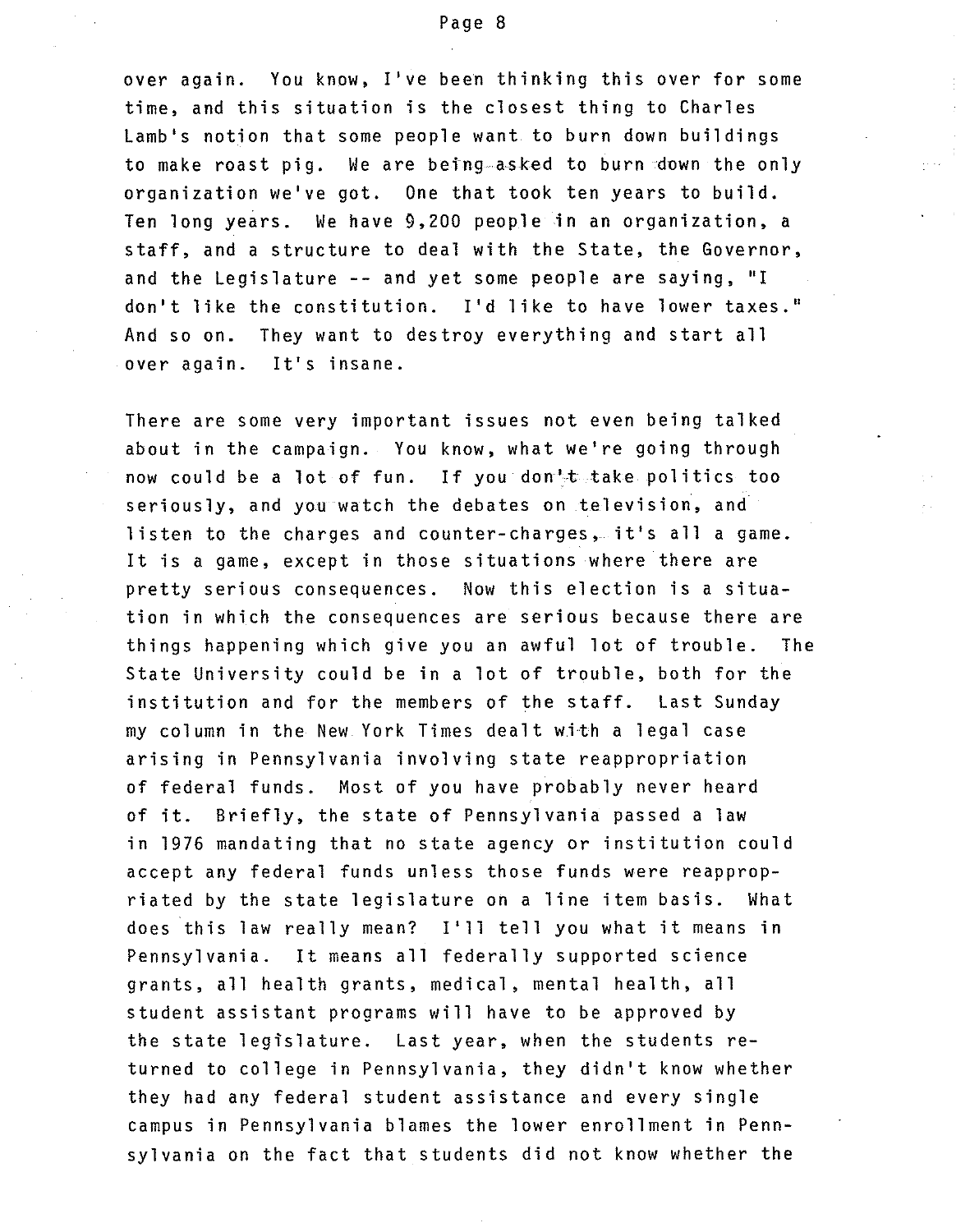state was going to pass on the student aid programs. Governor Schapp appealed the case to the Supreme Court of the State and lost, with the court voting 4 to 2, that it was a constitutional law. Now why do I bring up this case? I, as a member of the AFL-CIO Executive Council and the President of AFT helped to organize a coalition of groups to go to the U.S. Supreme Court to appeal this decision. There were two organizations who were not there. One was the NEA and the other was the AAUP. The NEA joined the coalition the day of the press conference after the brief to the Supreme Court was already printed. The AAUP was specifically called and asked to come, but refused to join the case. Why did they refuse to join? I'll tell you why. Do you know that this law does not say that any of the private colleges and universities can accept federal funds? And I submit to you that AAUP didn't come into the case because a large portion of its members come from private institutions.

In the state of New York there has been a big fight going on for a number of years, and most of the people at the State University and most of the city universities are absolutely oblivious to it. That fight involves the fact that public money is going into private institutions. New York State gives more money to private higher education than all other forty-nine states in the United States combined.

Private higher education has an extremely effective lobby in New York State. The way TAP assistance is put together, it assists private education at the expense of the public institutions. The private institutions come to the public institutions after the student has been there for two years and offer them a special deal to come over so they can get the increase without the funds. The New York State Board of Regents has proposed that tuition tax proposal is as follows: Our students will receive a tuition tax credit of 20% of the first thousand dollars tuition and 100% of anything above a thousand dollars. Well who's that for? They give your students about \$180 and anyone who doesn't want to attend a public institution two, three or four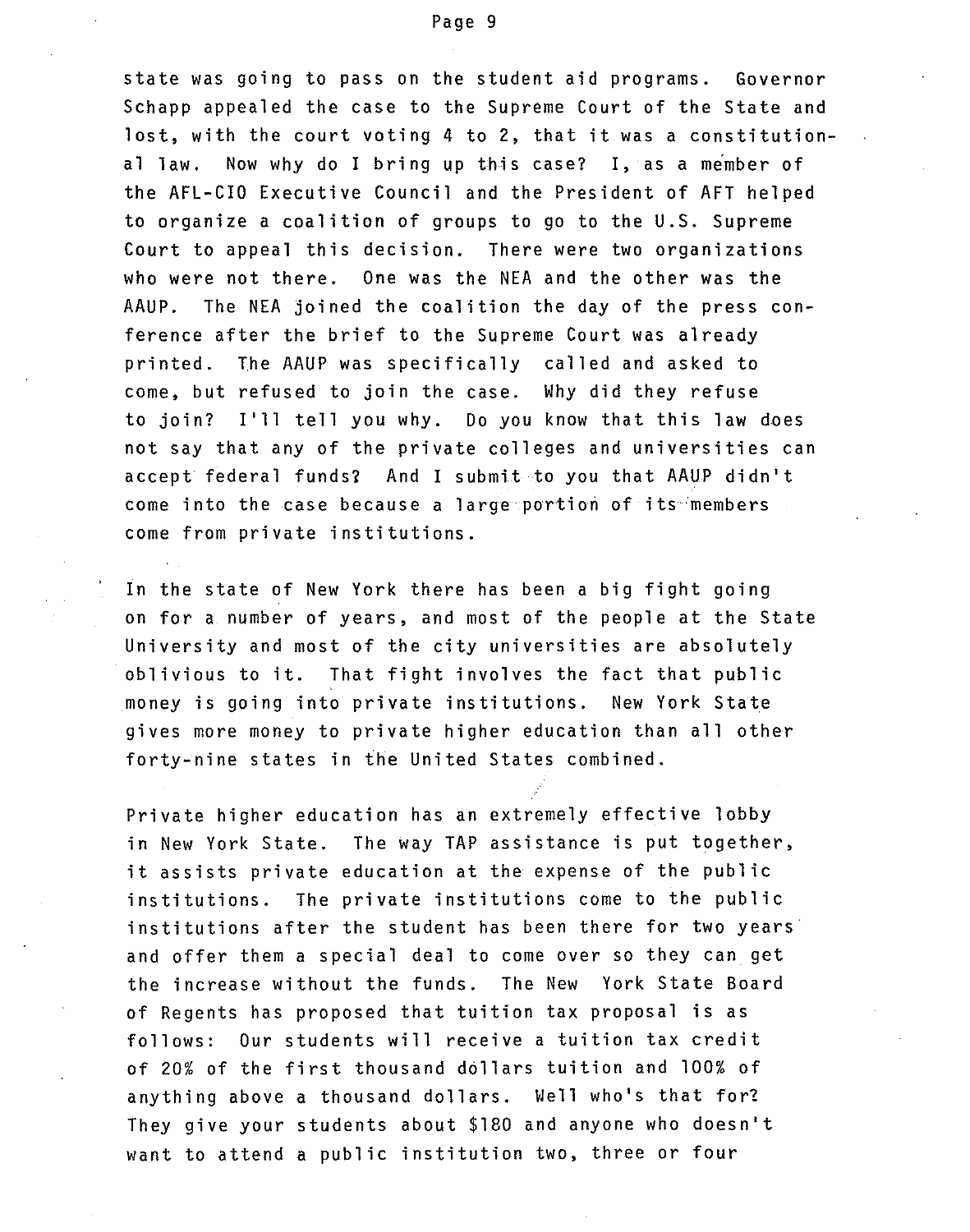thousand dollars. Now that is a gut issue in this state. Now you know there's only one way in which that's going to be fought. It's going to be fought politically, with power and numbers. This is the biggest fight in the history of higher education in this state, and it's not a fight between UUP and NEA. It involves whether higher education should be phased out, and private education built up. The arguments are very simple. People are asking the Governor and the Legislature, "Do you know how much it costs for each student if you count the buildings and the maintenance of buildings and for the interest that's paid on bond issues? If you took this amount of money and took one half of it and offered scholarships to students in colleges, think of the money you'd save." Now, of course, they can't do it immediately. Private schools are not equipped to handle all the students yet, but what the private schools would like to see is a slow contraction of the public institutions, so while the State University contracts and the City University contracts, the private institutions can expand.

And right in the midst of this struggle, you are being asked to start allover again at a time when the wolves are out. It's quite a mess, and you people could be very sorry. And it's up to you to convince your colleagues of eminent dangers they face. The only way to get to them is if you people here start talking to people and say, "Hey, look, I don't think this is the greatest organization in the world. We've made lots of mistakes but part of it's the fault of the staff! We never supported it before. The last few months for the first time they've had some money. Well look, whatever you're paying for agency fee, take a look at that 8 + 1% and look at the increases everybody else has gotten and ask yourself how many years you're going to be able to pay for that. It pays for itself. It pays for itself in about one years' interest. And you know what? You didn't do it by yourselves. The Governor did not do it because he fell in love with the members of the faculty. There were 200 thousand teachers in the state who wanted SUNY to be a part of them. And the